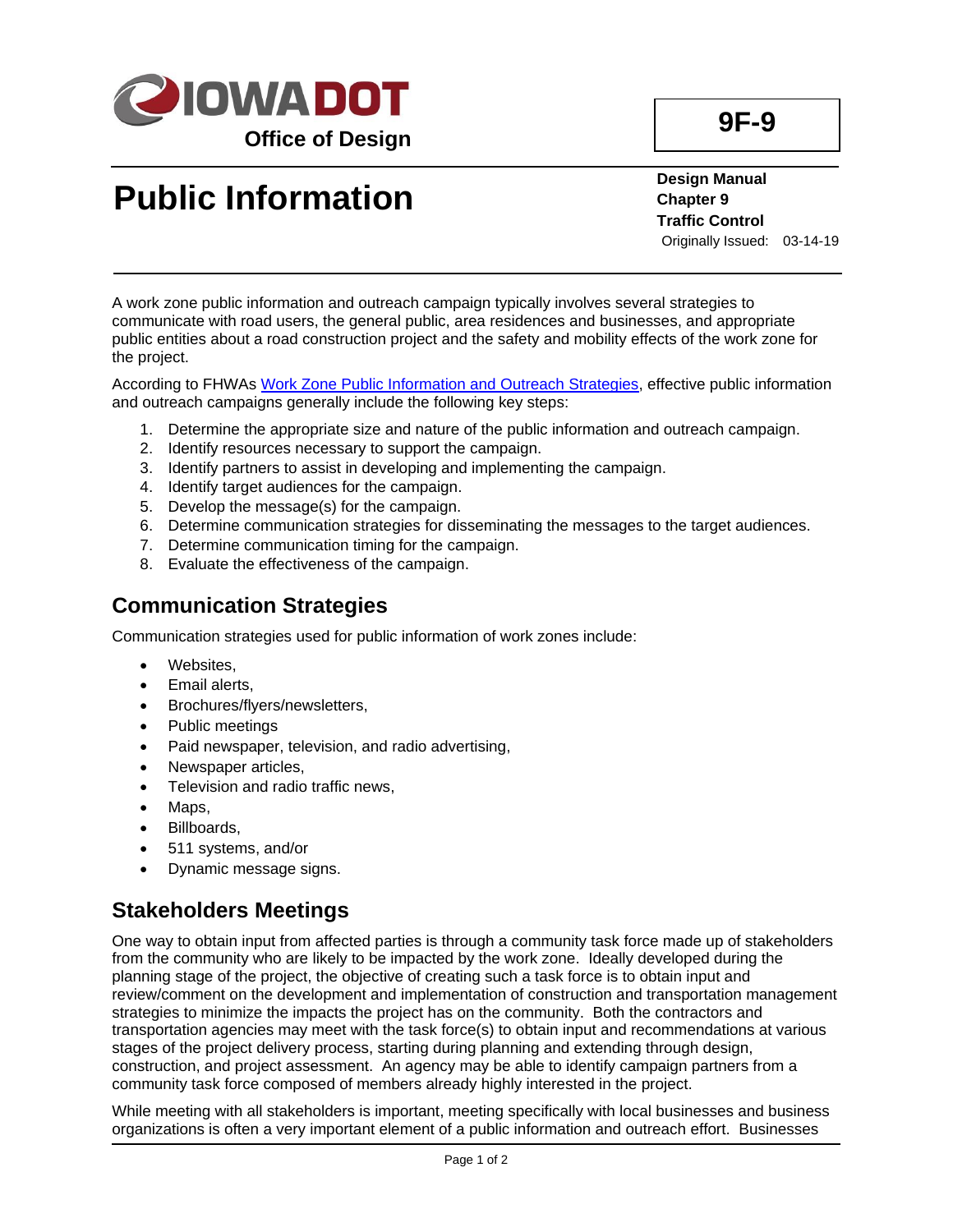are a conduit for providing project information because they have a vested interest in communicating what they know with customers and suppliers. In addition, these meetings provide businesses the opportunity to suggest ways a project can be managed to minimize any negative effects.

### **Project Website**

Websites are one of the primary tools for disseminating (pre-trip) traveler information. Websites have many advantages over other types of communication methods, with the primary advantage being that they can provide up to the minute information on a 24 hour basis.

The two most common options for the use of a website to provide information about a work zone project are:

- A project may be part of a larger-scale traveler information, such as 511, or
- A website may be dedicated solely to the work zone project.

Dedicated websites can provide both static and real time information, including many of the other forms of project information such as all types of written material, traffic camera images, travel times, photographs, maps, and links to other sources of information. Moreover, many of these features can be made interactive with links to map icons and pop-up textual information and camera views. Project websites are often used for larger projects and often these websites have a web address that incorporates the name of the project. A successful project website can be designed in many different ways, but most importantly, a website must provide accurate and up-to-date information, be easy to locate, and people need to know about it. Better still is up-to-the-minute traffic information provided by traffic sensors or cameras. How often a website is updated will depend on the project, but most large project websites will need to be updated at least weekly.

Regularly updating a project website is just one aspect of providing useful and trustworthy information. A website with out-of-date and/or misleading information will likely have limited success. Additionally, care must be taken with the links provided on a project website. The links must be current and provide credible information. The Highway Construction link on Iowa DOT's [Travel](../../travel#HighwayConstruction) website is an example.